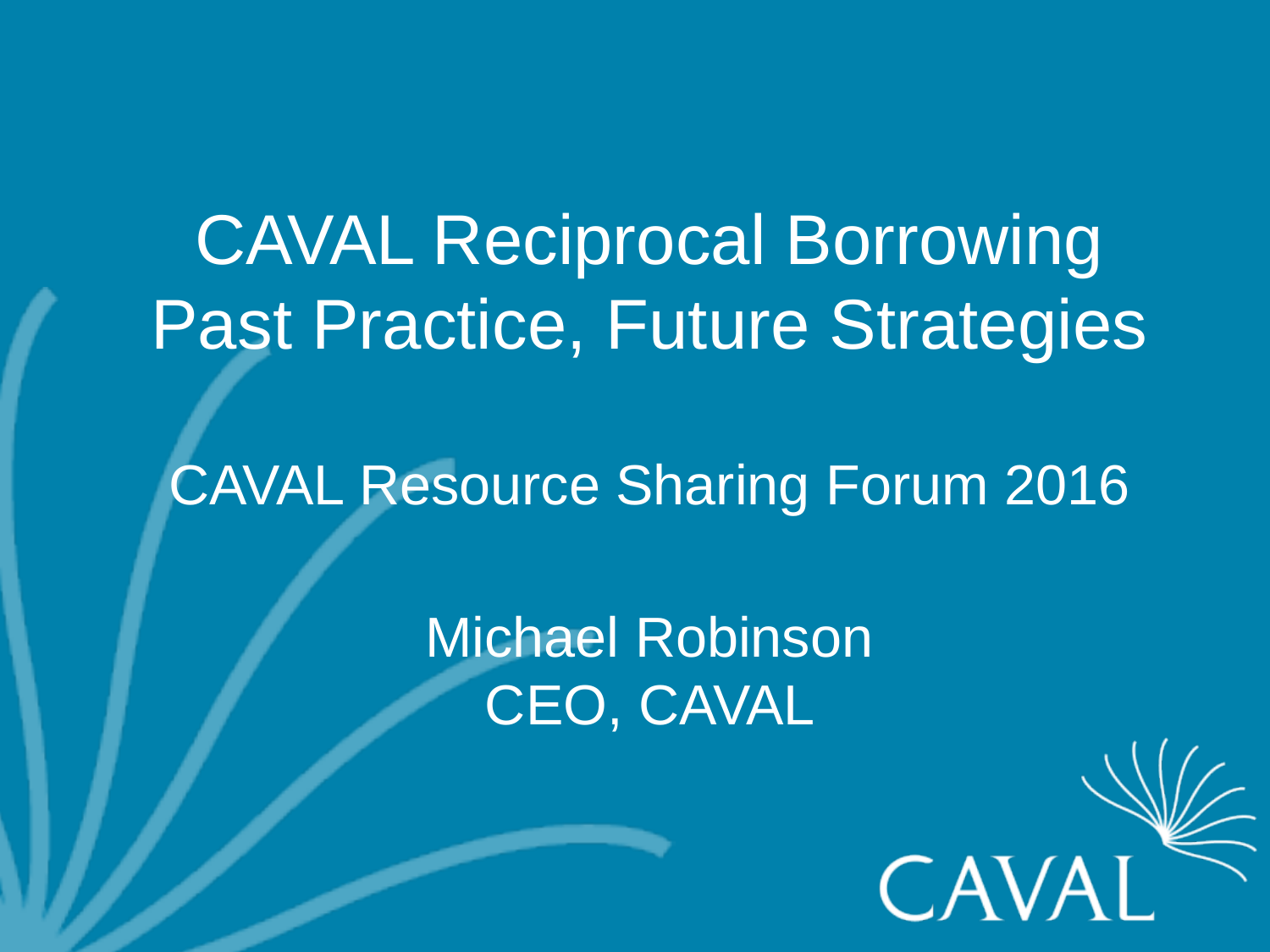### In the beginning….





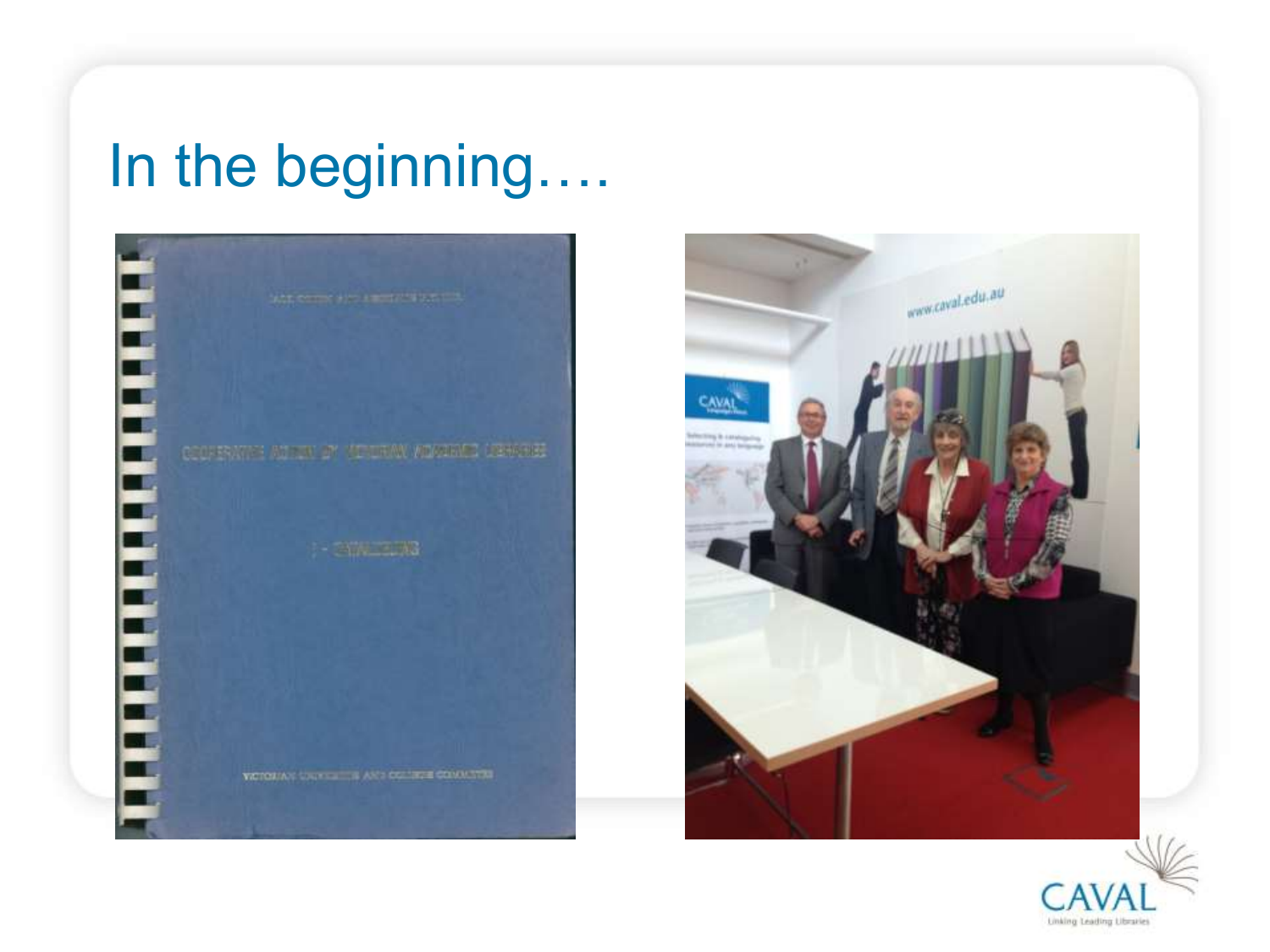#### The Heroic Age of Library Co-operation



- UWA/WAIT/Murdoch (WA)1975
- CAVAL (VIC) 1979
- OLC (NSW) 1980
- ALCAE (QLD)1981
- CLANN (NSW) 1982

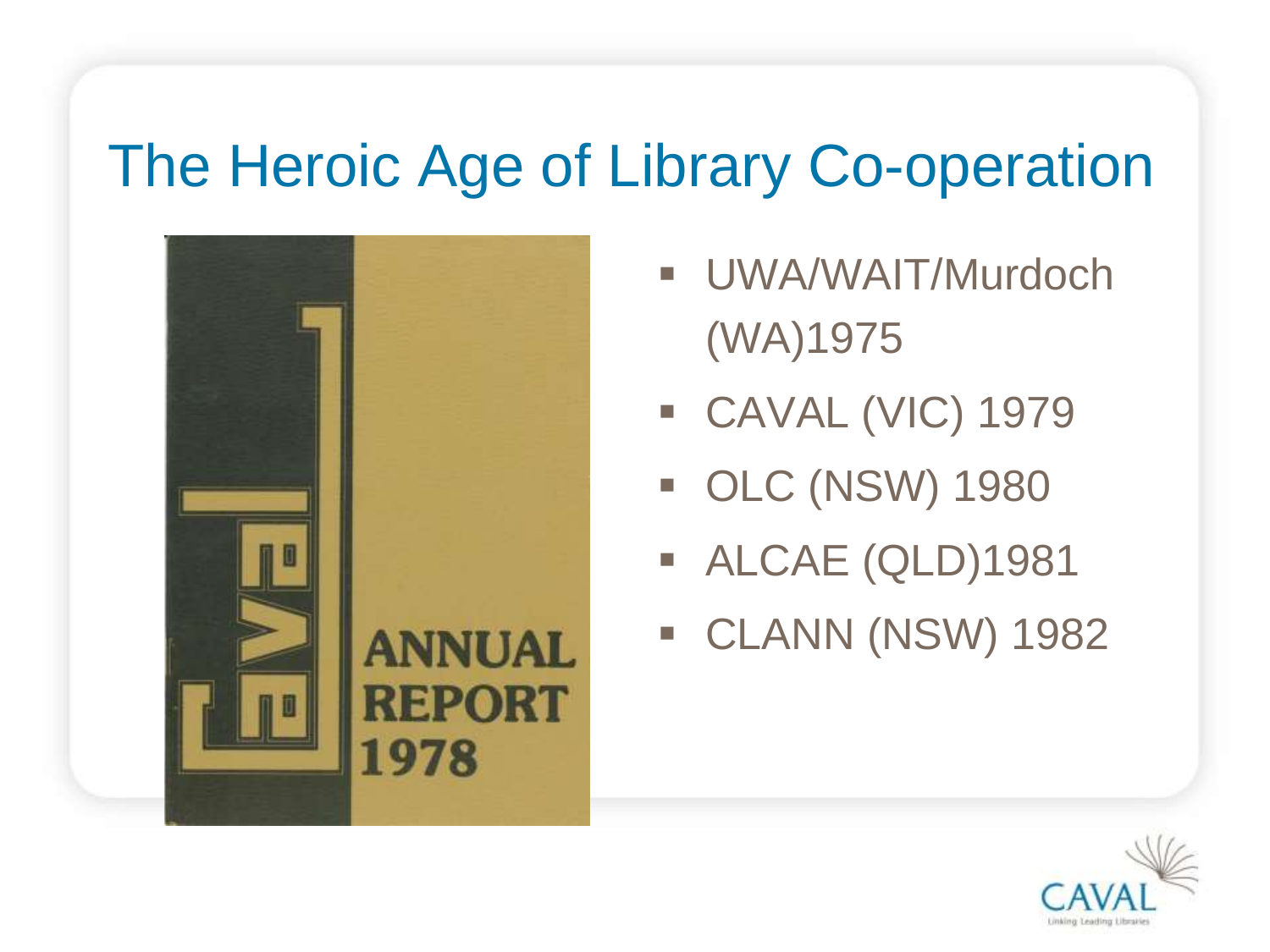#### CAVAL Reciprocal Borrowing Growth

- 1976 **Cohen Report**  Shared Cataloguing Project
- 1978 **CAVAL foundation**
- 1979 **CAVAL Reciprocal Borrowing Pilot** (CAEs, Deakin & SCV) 14 libraries, 6,110 loans
- 1981 **Operational** 17 libraries, 18,456 loans
- **1984 21 libraries, 35,146 loans**
- 1988 **Full undergraduate access** (LTU, UoM)
- **1989 31 libraries, 106,084 loans**
- 1998 **Peak** 394,759 loans, (32,506 enrolments in 1996)

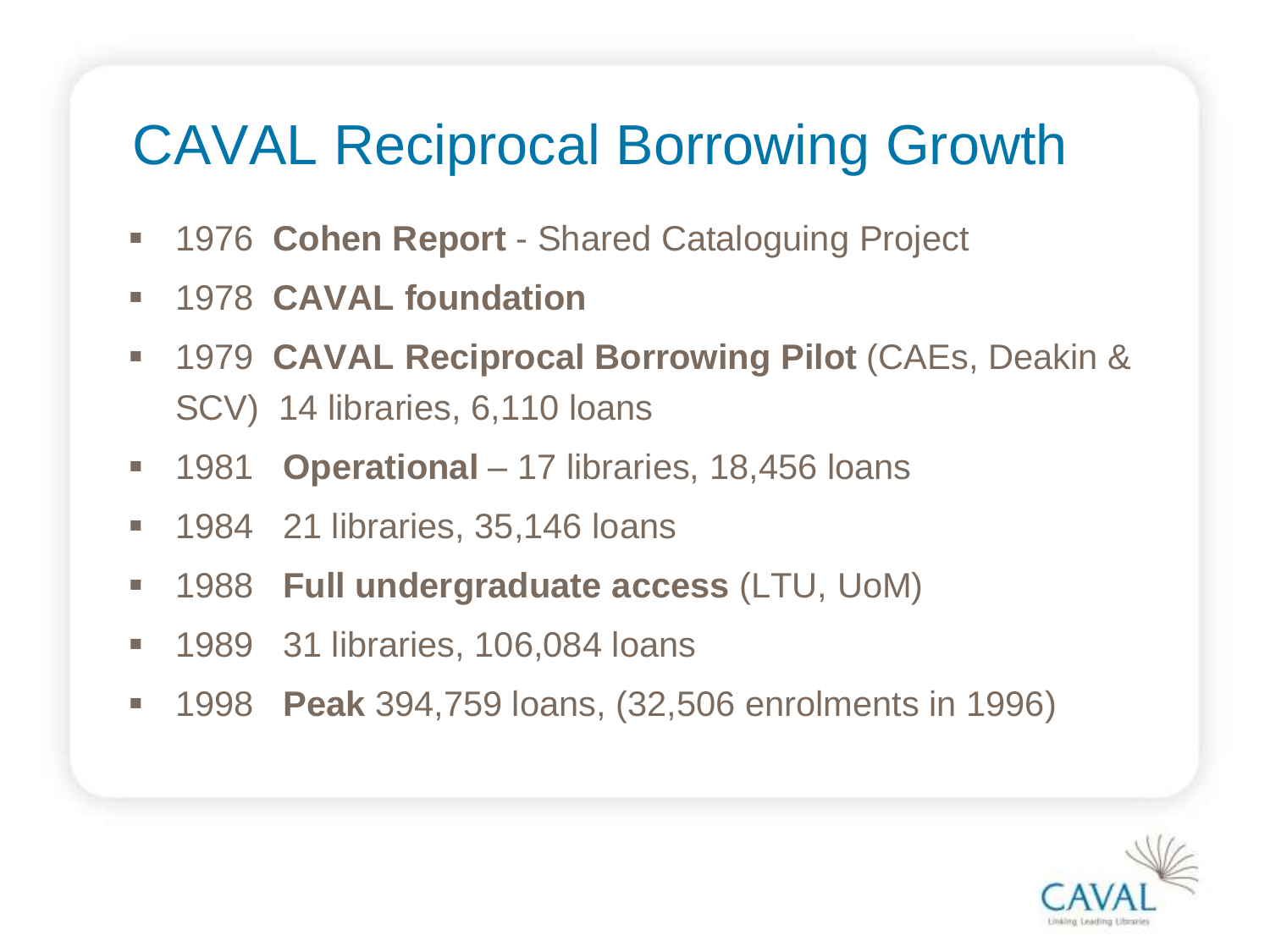#### CAVAL Reciprocal Borrowing 1979-2014

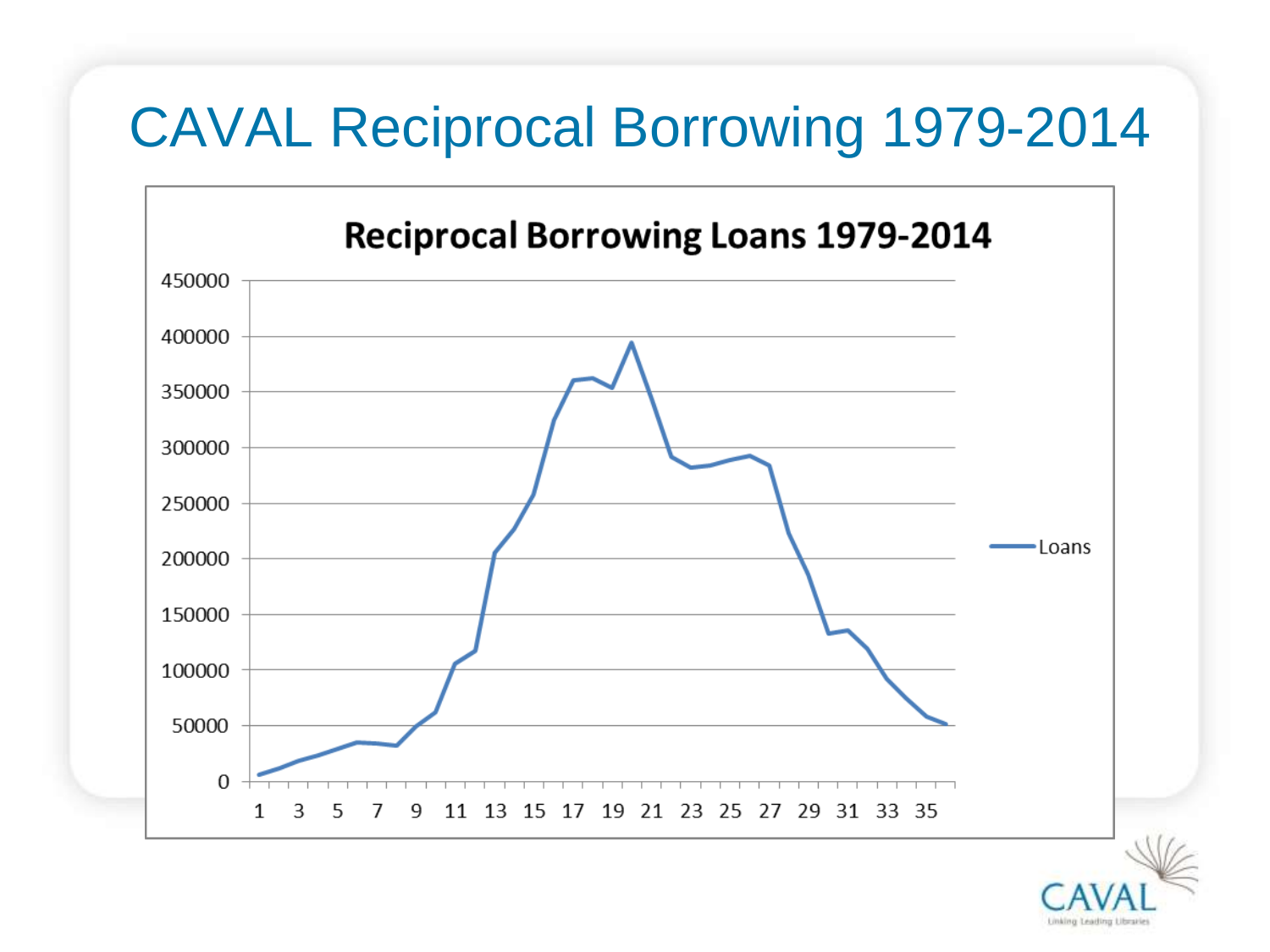#### Drivers for Reciprocal Borrowing Growth

- **Involvement of all** member libraries
- **Undergraduate as well** as postgraduate
- Cool-Cat 1987
- **RAMS 1995**
- **Service paradigm was** print based, manual, custodian focused



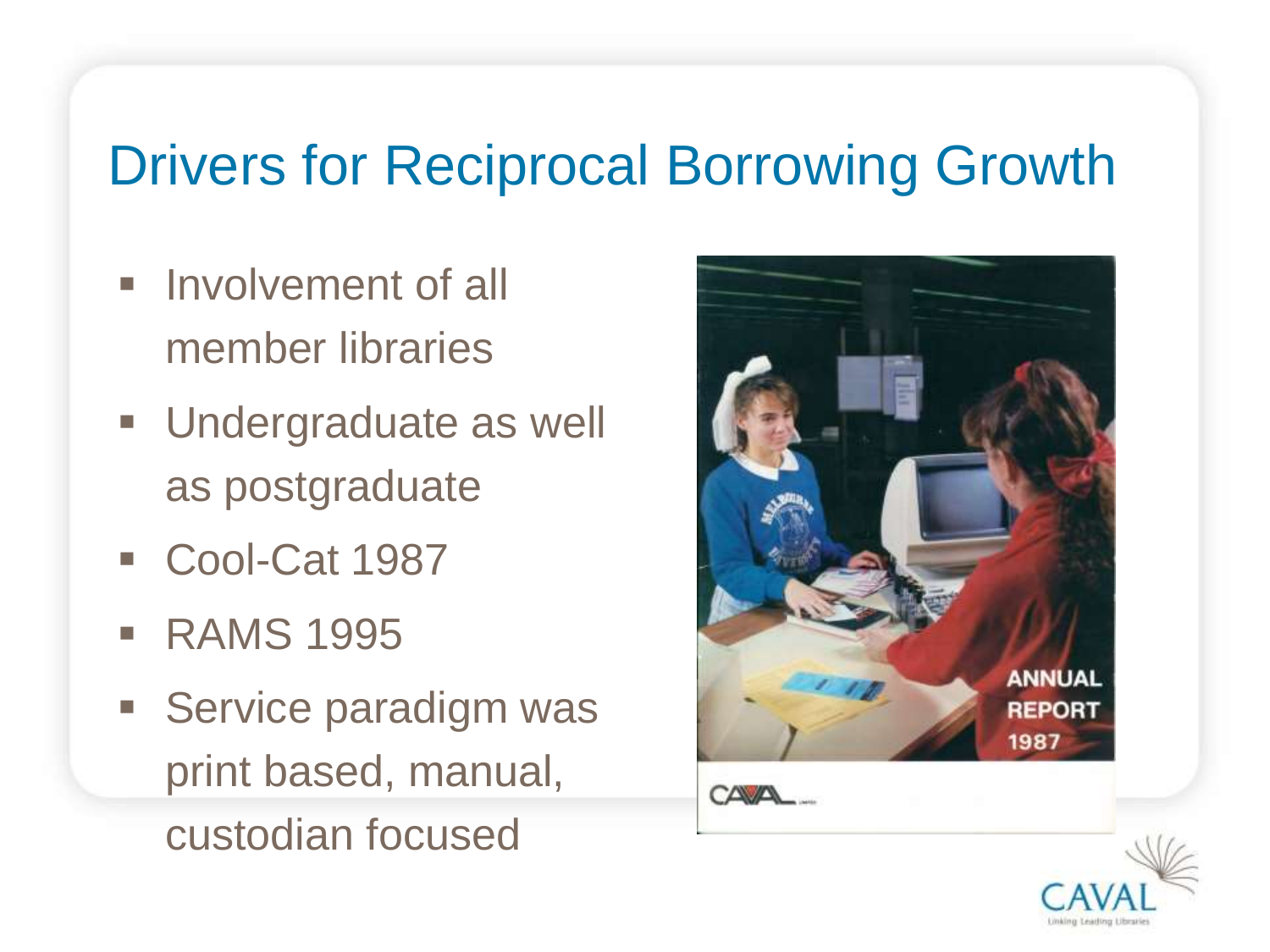# The Age of Disruption



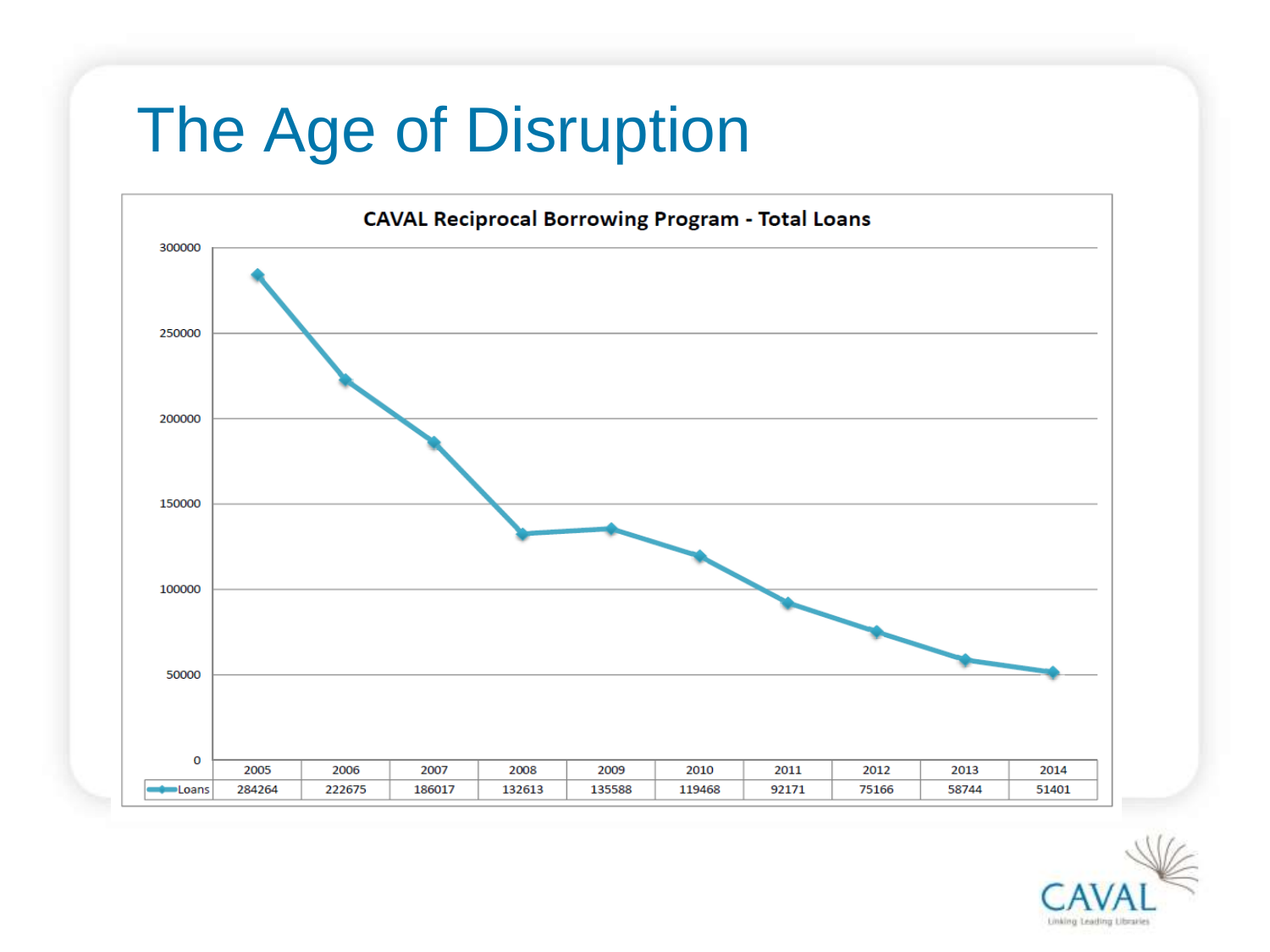#### Drivers for Disruption

- **Declining use of print in member libraries**
- Availability of e-books and digitized material
- **More convenient alternatives unmediated request and delivery** (5 CAVAL members joined BONUS+)
- **EXECUMBERS COMPERGIVE CONTER** acting as blockages to access
- De-administering "over-the-counter" transactional tasks
- Cost per loan increasing
- **Parallel ULANZ borrowing program**

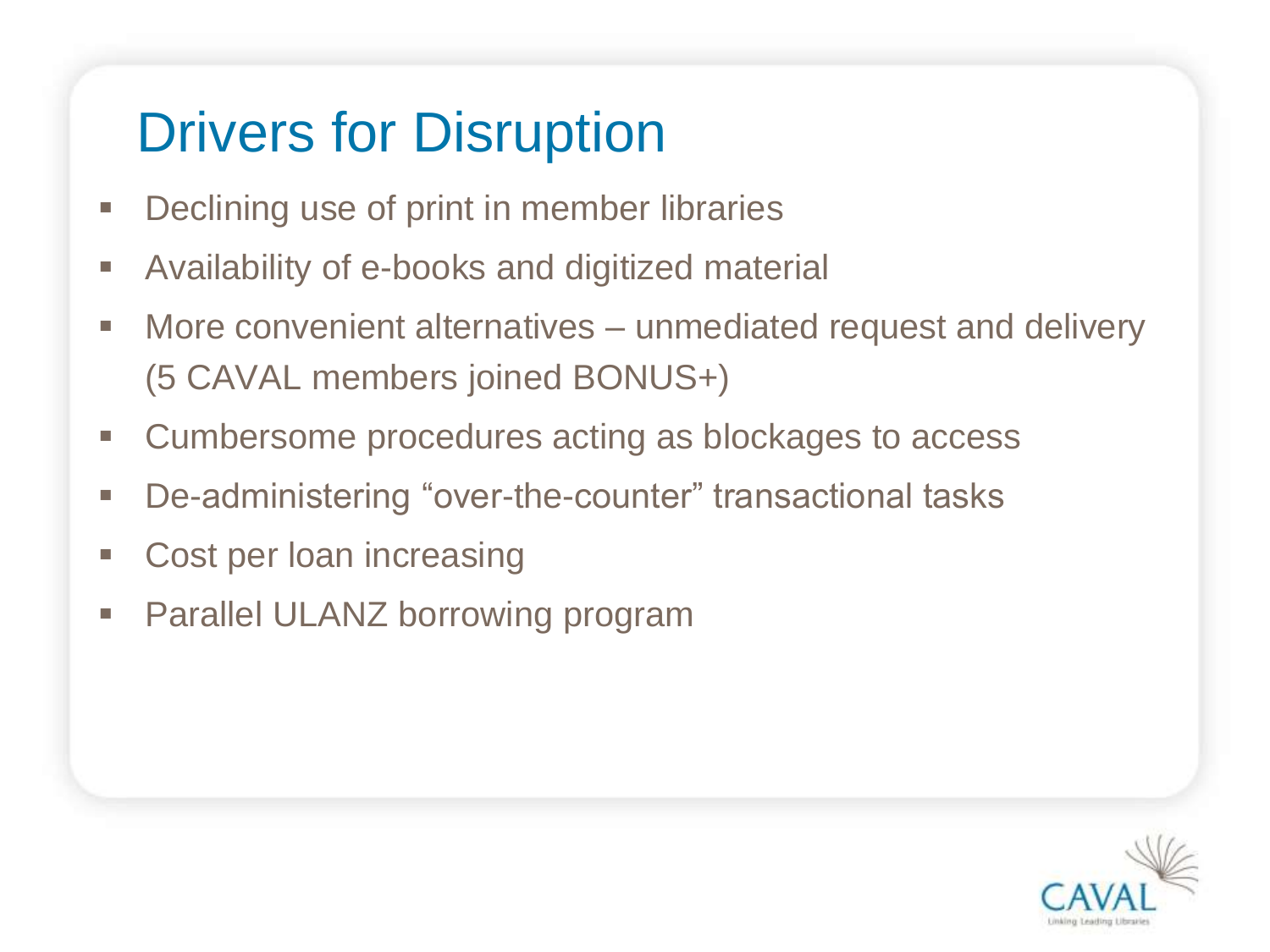#### Reciprocal Borrowing Review

- PSC review of Reciprocal Borrowing Program in 2015, initiated by Reciprocal Borrowing Committee
- **Home borrower registrations eliminated**
- **Enrolments directly at preferred host library on presentation of** institution ID
- CAVAL borrower card still in use for multiple enrolments (now issued by the host library)
- **NRAMS** database discontinued, no borrower status checks
- Home-host reimbursement system still in place
- CAVAL RBAC remains in place as a user group

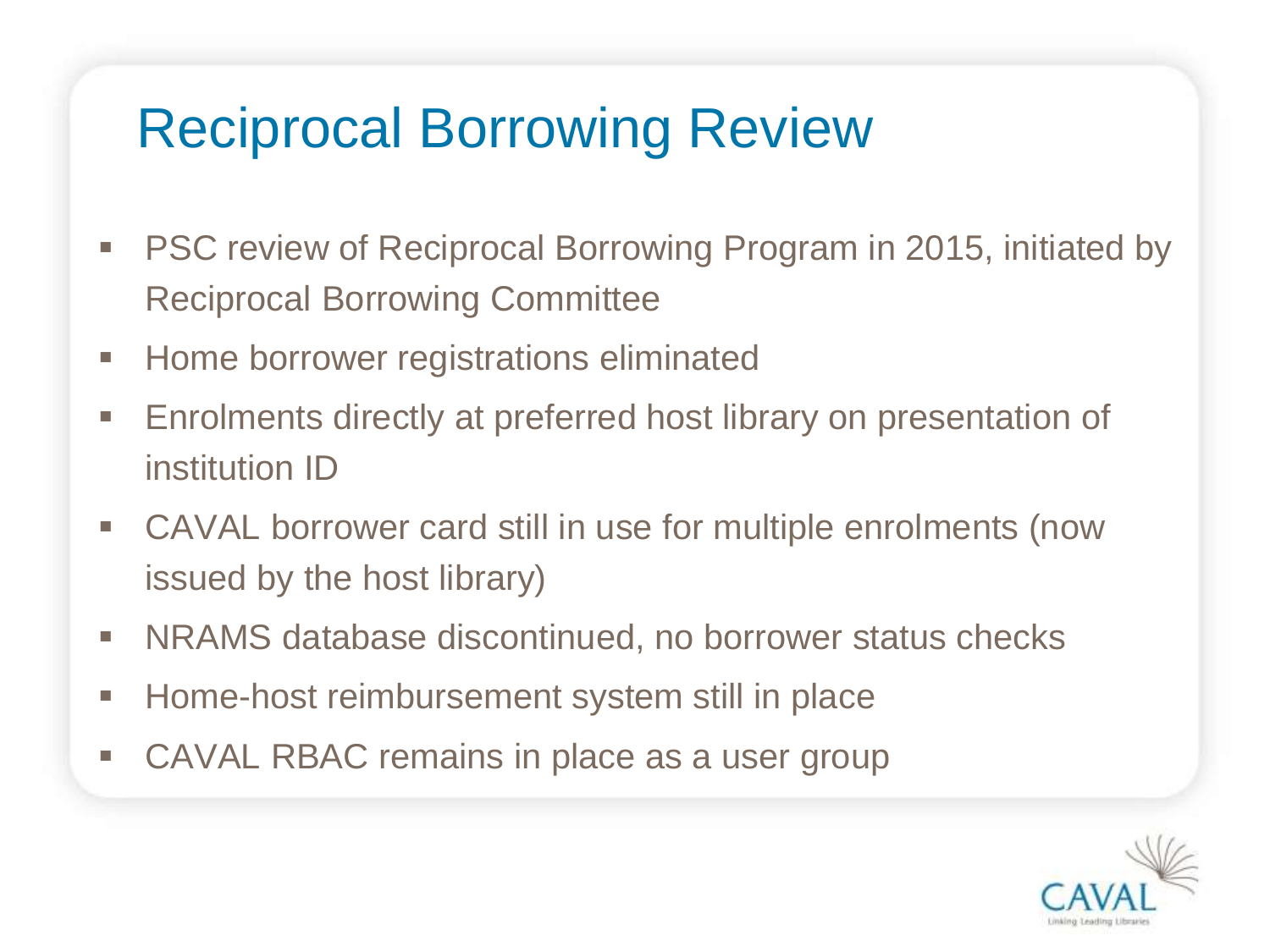#### The Current Environment

- Budget constraints
- Staff administrative burden
- Multiple options for key library activities
- 'Global village' user expectations have changed
- Focus on e-content, e-delivery
- Ongoing requirement for print (and resourcing of print)
- Investment in standards and protocols, open systems
- Renewed focus on collaboration in library community

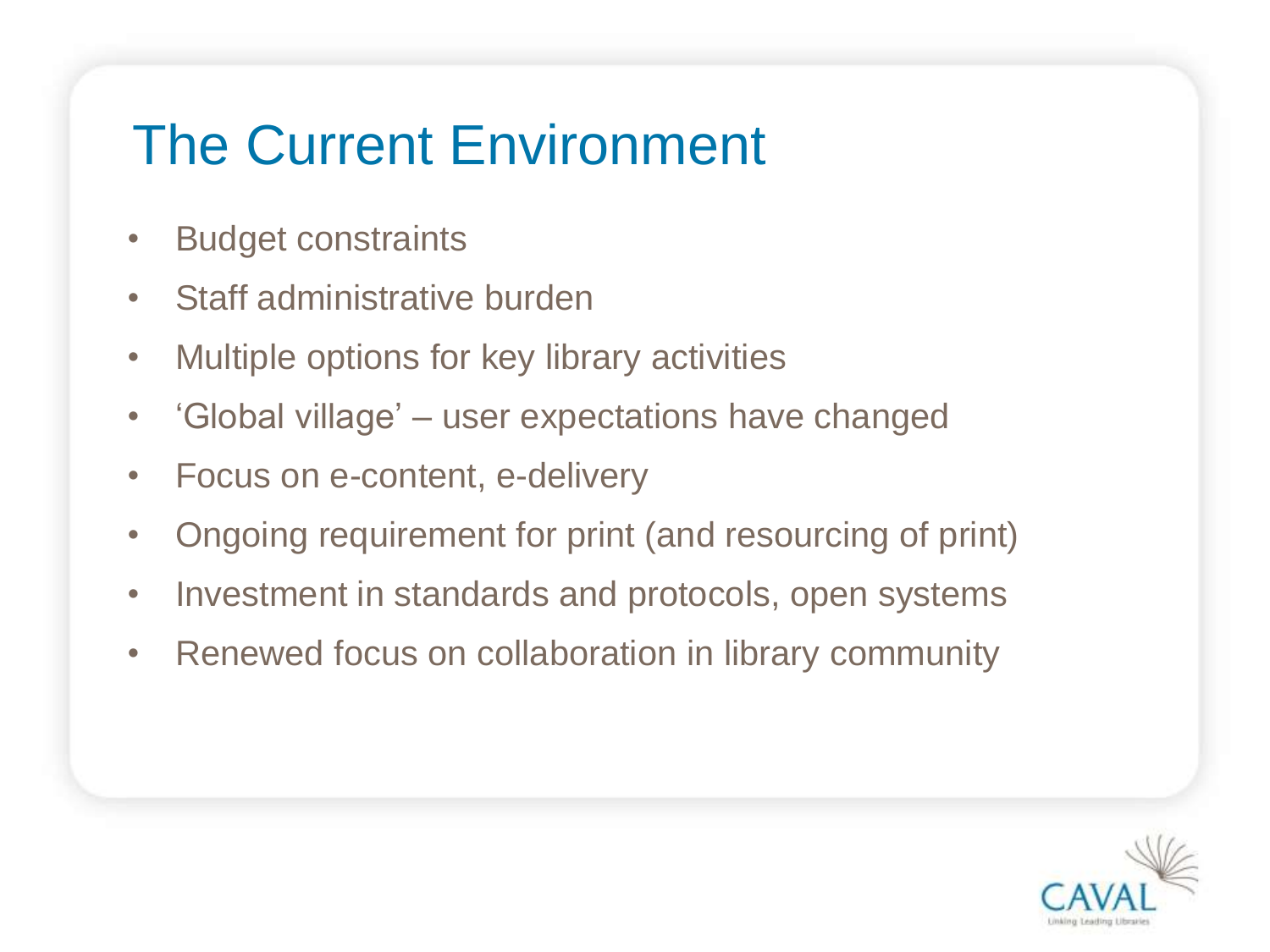#### Resource Sharing Vision

- **-** Opportunities for collaboration and co-operation to complement and displace CAVAL reciprocal borrowing
- **Blending of reciprocal borrowing, ILL and DDS**
- Simple, intuitive solutions to enhance the user experience
- No single solution fits all, best of breed provides maximum flexibility
- **Streamline back office workflows**
- **Ninimise intermediaries and interventions**
- **Speed up delivery to the user**
- **Maximise value of and access to the whole collection**
- Leverage local or other synergies between libraries

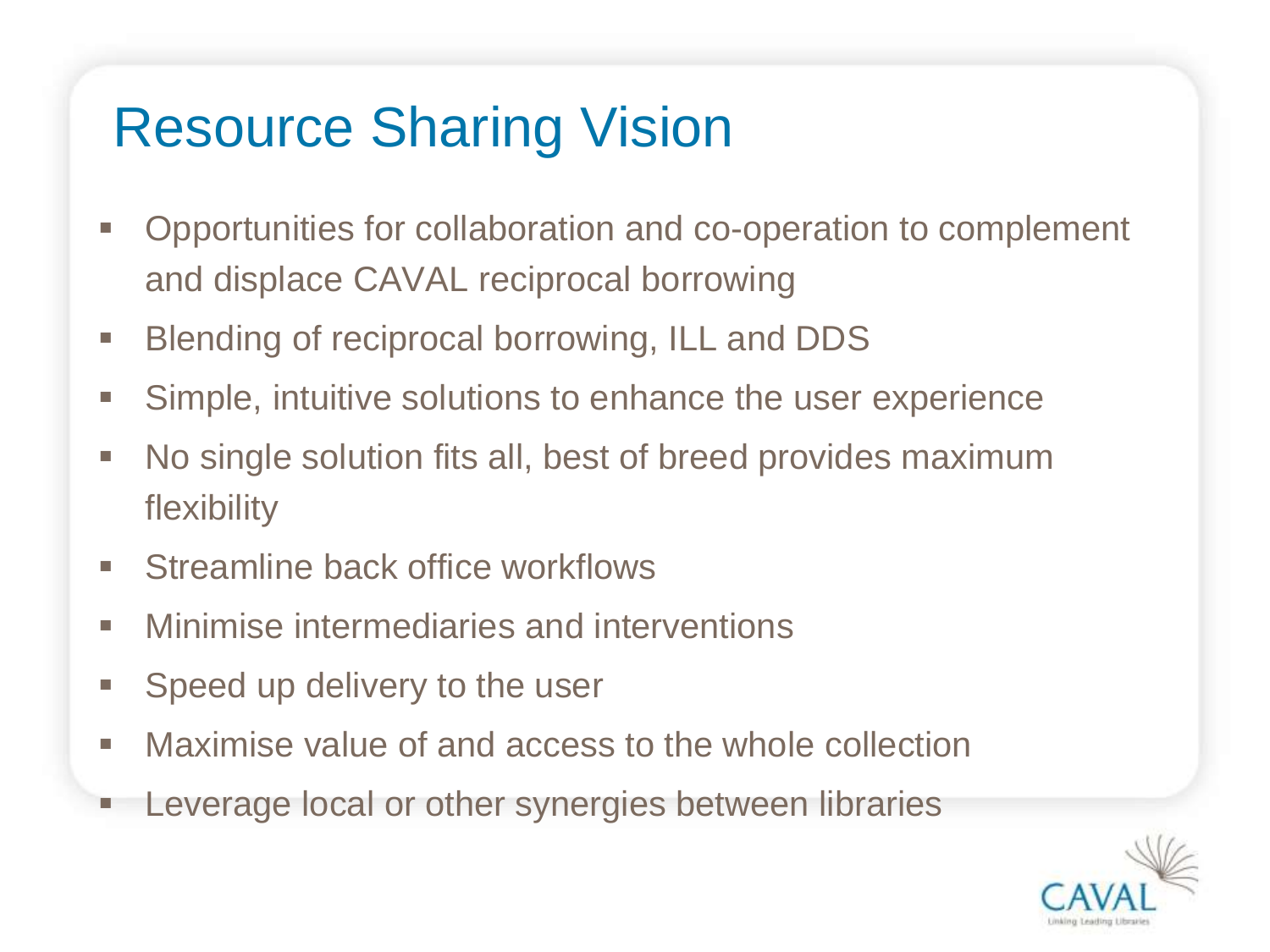#### **Opportunities**

- Leverage local/regional cooperation
- Collection development 'clusters' around specific research areas and 'collections of excellence'
- Managing down resourcing of print/make better use of print
- Reduce dependence on 'single provider' select 'best of breed' solutions
- Minimise cost of collaboration 'load balancing', preferential courier rates
- Creation of a national (unmediated) resource-sharing network
- Create international resource-sharing communities

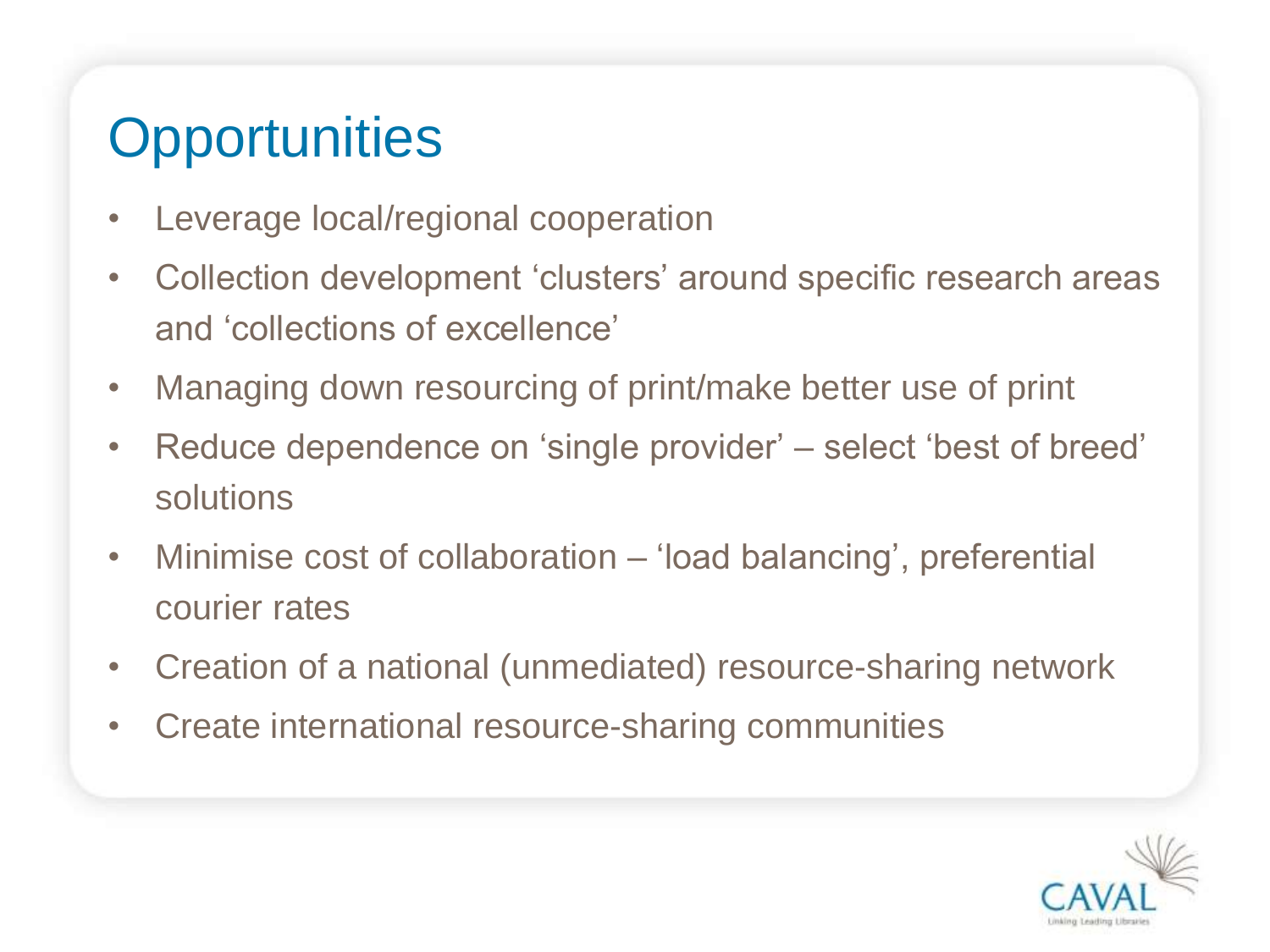## Nuts and bolts – which bits do what

- Walk-in Reciprocal Borrowing (CAVAL, ULANZ networks)
- Print book sharing (CAVALborrow(Relais D2D), BONUS+, ALMA)
- Interlibrary Loan / DDS (RelaisILL, VDX, OCLC) LADD
- Third party/commercial document delivery suppliers (Infotrieve, Subito, Reprints Desk etc.)
- P2P electronic article delivery (RapidILL, Article Reach)
- Standards/protocols/linking (NCIP) but what does this mean to the user?
- Interoperability between systems and discovery layers APIs
- Vendor collaboration as well as library collaboration
- Local support, managed service (CAVAL Helpdesk, vendors, intermediaries)

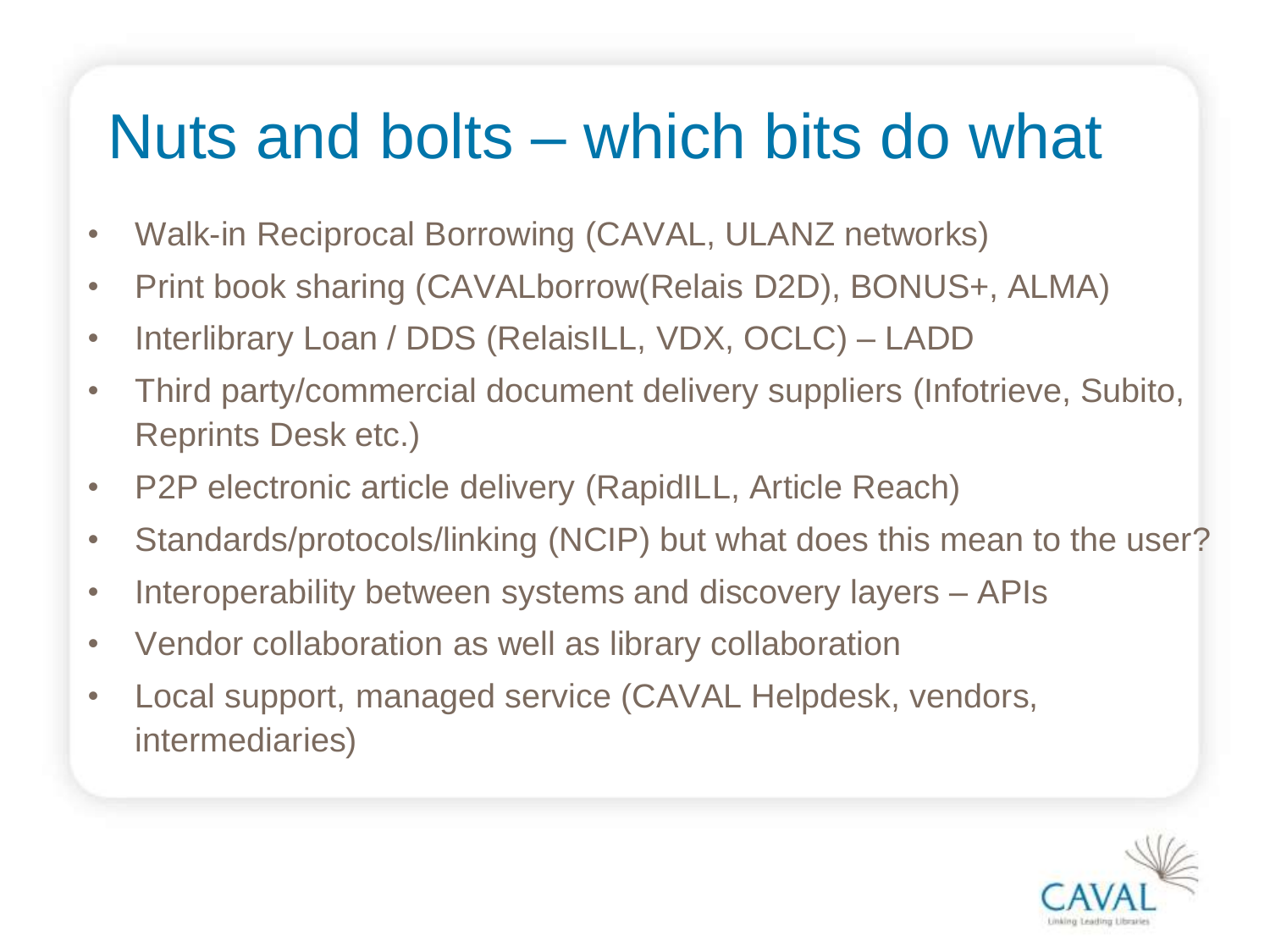#### CAVALborrow **CAVALborrow**

- **Print resource-sharing consortium established by** CAVAL
- Based on Relais D2D software
- **Unmediated patron requesting of books, directly** between members of the consortium
- No intermediary, no transaction fees
- **Example 20 Fig. 2** Live-availability search via discovery layer
- Membership open to all Australian and New Zealand university libraries

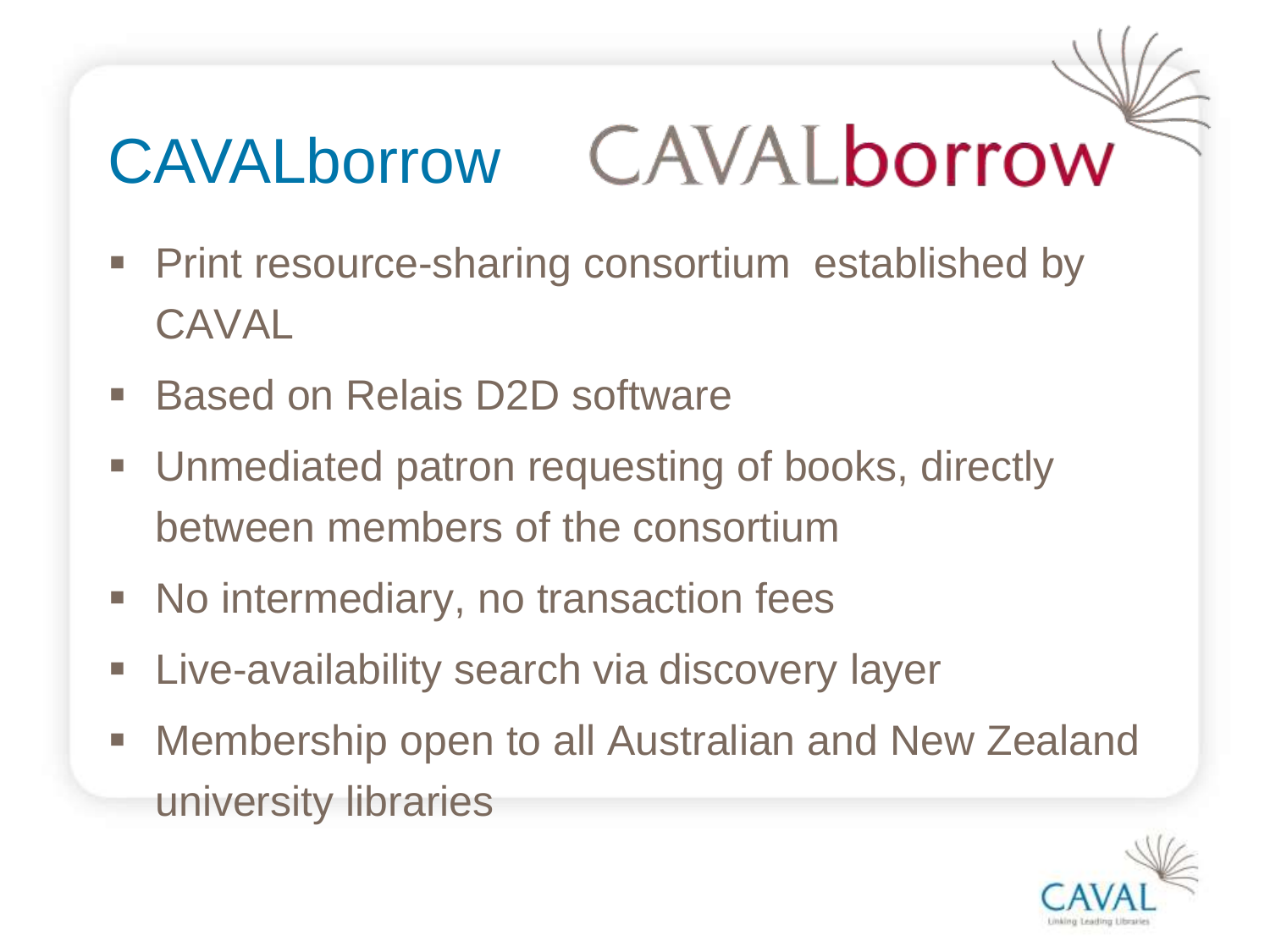# System Integration



- Works with any LMS no uploads required
- Primo tile available to pass search parameters into **CAVALborrow**
- Alma and Primo integration at RMIT & UNSW
- Can also integrate with RelaisILL providing a single docdel workflow

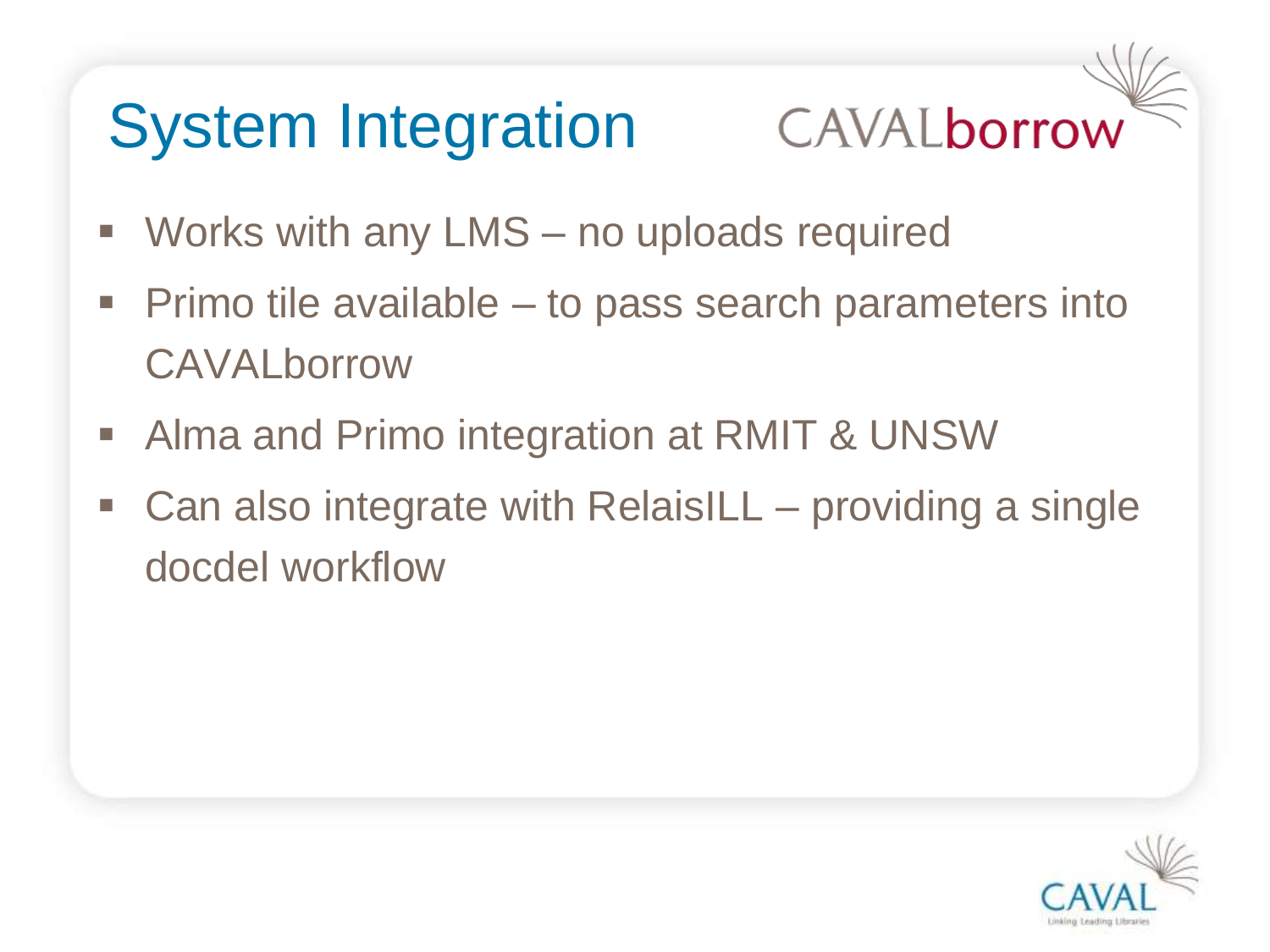# Development Path

# CAVALborrow

- **-** Development of CAVALborrow network with partners nationally
- Regional and national tier models
- Partnership with BONUS+ network to create linkage between CAVALborrow & BONUS+
- Relais International and III vendor co-operation and codevelopment
- **National scale unmediated print resource sharing network**
- Relais enhancement of D2D software to enable direct (walk-in) borrowing, with no prior borrower registration

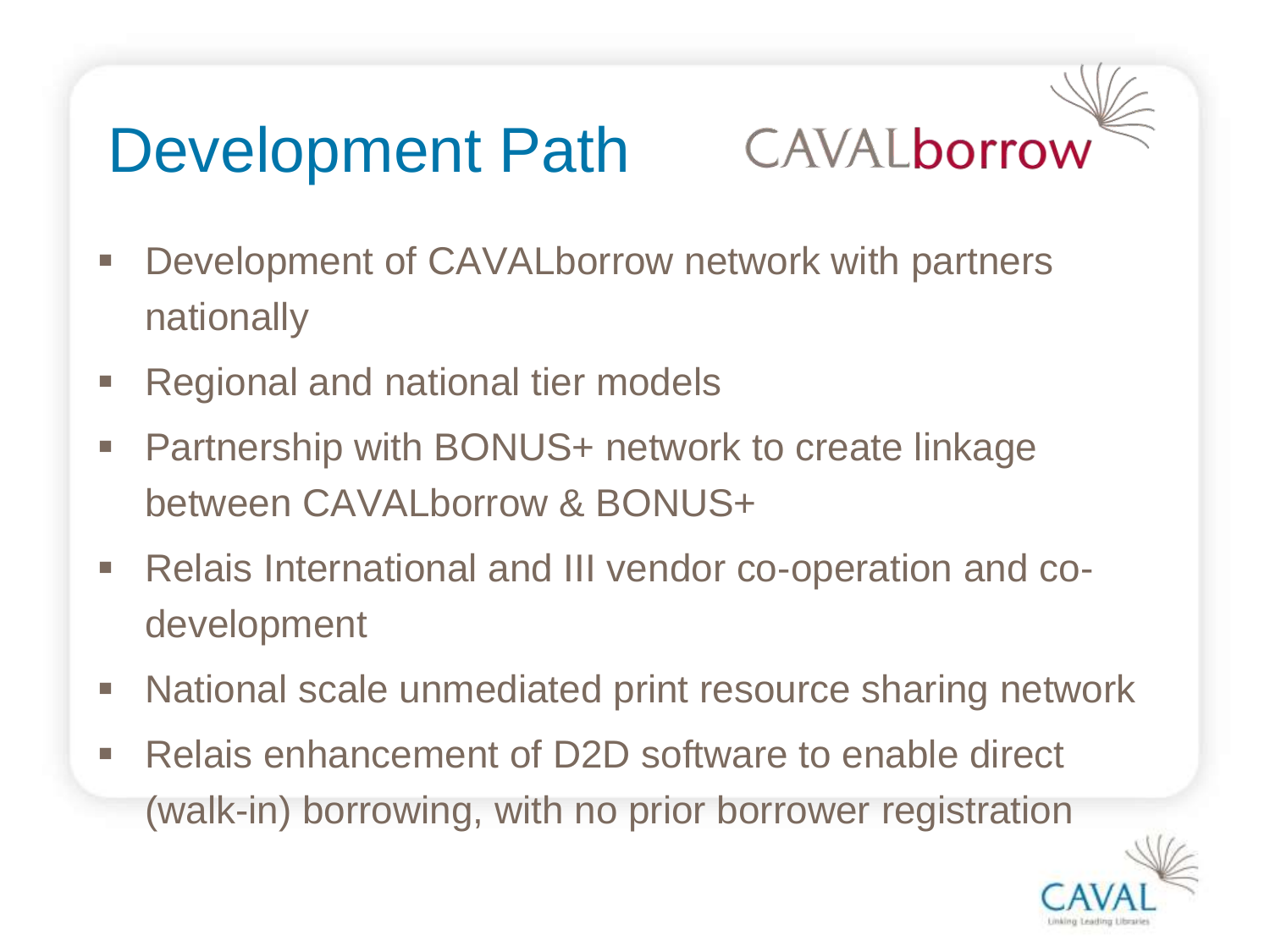# RAPID*ILL*



- CAVAL is leading the establishment of an Australian and New Zealand RAPID*ILL* consortium
- Currently 20 pods worldwide, 950 members
- Participating libraries agree to fulfil article level "nonreturnable" requests between each other
- No transaction charge, 24 hour turnaround, load balancing
- **Fully electronic delivery, direct to library or end user**
- Seamless to the user integrated with ILL
- **Significantly reduces staff time**
- **Integrates with Relais and others**
- CAVAL to co-ordinate set-up with Rapid
- Operates on a cost-recovery basis